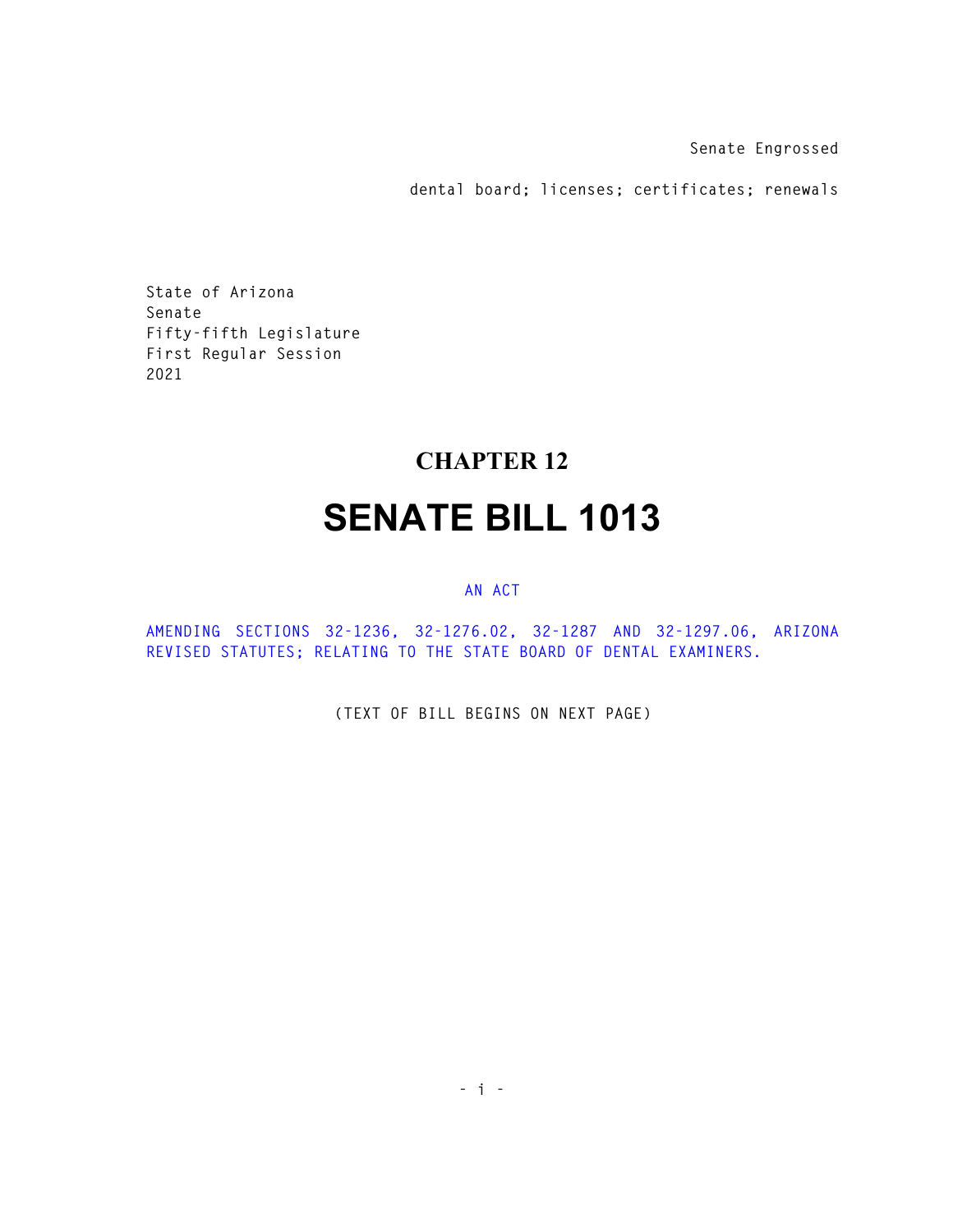```
1 Be it enacted by the Legislature of the State of Arizona: 
2 Section 1. Section 32-1236, Arizona Revised Statutes, is amended to 
3 read: 
4 32-1236. Dentist triennial licensure; continuing education; 
5 license reinstatement; license for each place of 
6 practice; notice of change of address or place of 
7 practice; retired and disabled license status; 
8 penalties
9 A. Except as provided in section 32-4301, a license expires on June 
10 30 of THIRTY DAYS AFTER THE LICENSEE'S BIRTHDAY every third year. On or 
11 before June 30 of THE LICENSEE'S BIRTHDAY every third year, every licensed 
12 dentist shall submit to the board a complete renewal application and pay a 
13 license renewal fee of not more than six hundred fifty dollars $650, 
14 established by a formal vote of the board. At least once every three
```
**15 years, before establishing the fee, the board shall review the amount of 16 the fee in a public meeting. Any change in the amount of the fee shall be 17 applied prospectively to a licensee at the time of licensure renewal. The**  18 fee prescribed by this subsection does not apply to a <del>licensee in disabled</del> **19 or retired status RETIRED DENTIST OR TO A DENTIST WITH A DISABILITY.** 

**20 B. A licensee shall include a written affidavit with the renewal 21 application that affirms that the licensee complies with board rules 22 relating to continuing education requirements. A licensee is not required 23 to complete the written affidavit if the licensee received an initial 24 license within the year immediately preceding the expiration date of the 25 license or the licensee is in disabled status. If the licensee is not in 26 compliance with board rules relating to continuing education, the board 27 may grant an extension of time to complete these requirements if the 28 licensee includes a written request for an extension with the renewal 29 application instead of the written affidavit and the renewal application 30 is received on or before June 30 THE LICENSEE'S BIRTHDAY of the expiration 31 year. The board shall consider the extension request based on criteria 32 prescribed by the board by rule. If the board denies an extension 33 request, the license expires on August 30 THIRTY DAYS AFTER THE LICENSEE'S 34 BIRTHDAY.** 

**35 C. A person applying for licensure for the first time in this state 36 shall pay a prorated fee for the period remaining until the LICENSEE'S 37 next June 30 BIRTHDAY. This fee shall not exceed one-third of the fee 38 established pursuant to subsection A of this section. Subsequent 39 licensure renewal shall be conducted pursuant to this section.** 

**40 D. An expired license may be reinstated by submitting a complete 41 renewal application within the twenty-four-month period immediately 42 following the expiration of the license with payment of the renewal fee 43 and a one hundred dollar \$100 penalty. Whenever issued, reinstatement is 44 as of the date of application and entitles the applicant to licensure only 45 for the remainder of the applicable three-year period. If a person does**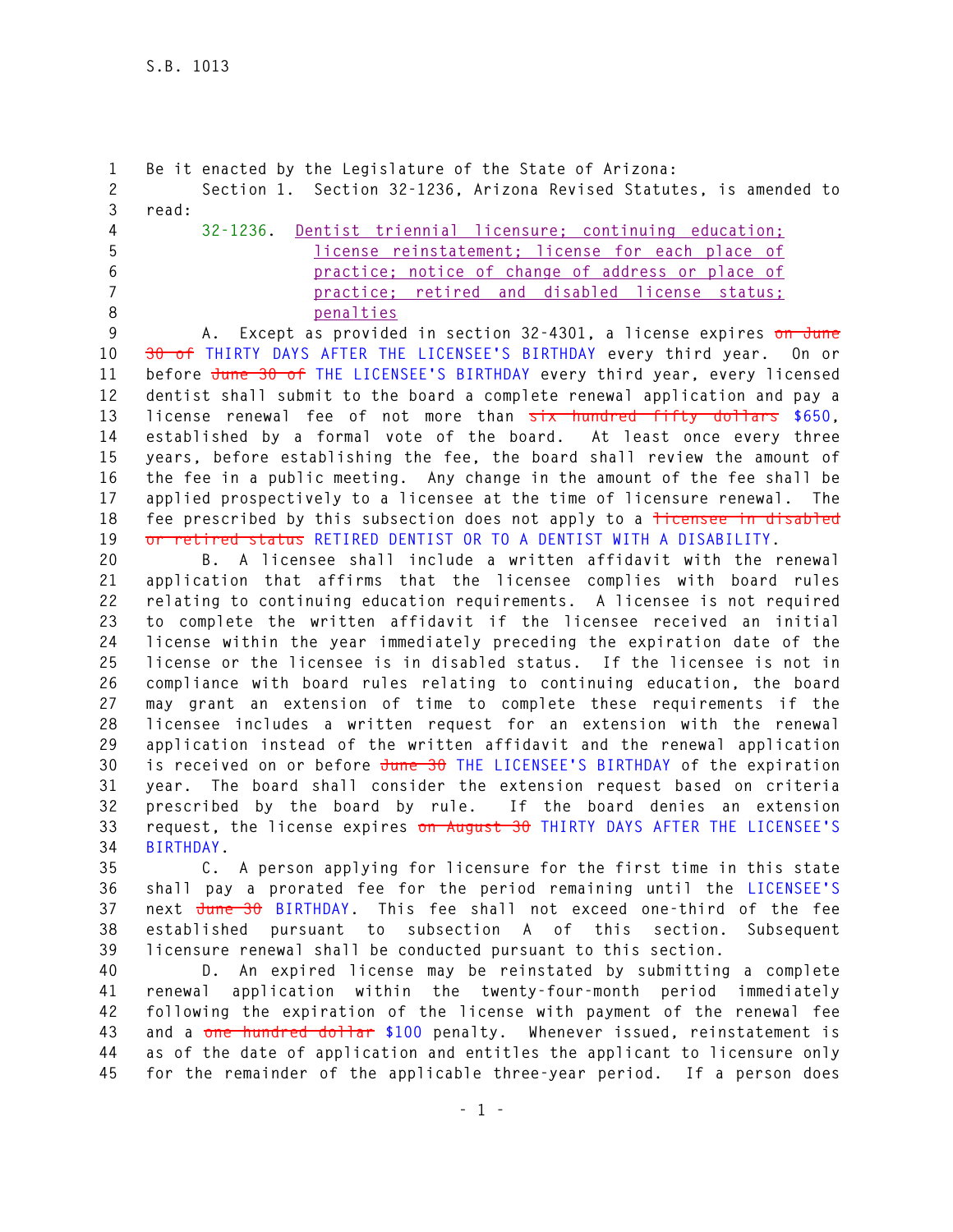**1 not reinstate a license pursuant to this subsection, the person must 2 reapply for licensure pursuant to this chapter.** 

**3 E. Each licensee must provide to the board in writing both of the 4 following:** 

**5 1. A primary mailing address. 6 2. The address for each place of practice.** 

**7 F. A licensee maintaining more than one place of practice shall 8 obtain from the board a duplicate license for each office. A fee set by 9 the board shall be charged for each duplicate license. The licensee shall 10 notify the board in writing within ten days of AFTER opening the 11 additional place or places of practice. The board shall impose a penalty 12 of fifty dollars \$50 for failure to notify the board.** 

**13 G. A licensee who is fully retired and a licensee who is 14 permanently disabled HAS A PERMANENT DISABILITY may contribute services to 15 a recognized charitable institution and still retain that classification 16 for triennial registration purposes on payment of a reduced renewal fee as 17 prescribed by the board by rule.** 

**18 H. A licensee applying for retired or disabled status shall:** 

**19 1. Relinquish any prescribing privileges and shall attest by 20 affidavit that the licensee has surrendered to the United States drug 21 enforcement administration any registration issued pursuant to the federal 22 controlled substances act and has surrendered to the board any 23 registration issued pursuant to section 36-2606.** 

**24 2. If the licensee holds a permit to dispense drugs and devices 25 pursuant to section 32-1298, surrender that permit to the board.** 

**26 3. Attest by affidavit that the licensee is not currently engaged 27 in the practice of dentistry.** 

**28 I. A licensee who changes the licensee's primary mailing address or 29 place of practice address shall notify the board of that change in writing 30 within ten days. The board shall impose a penalty of fifty dollars \$50 if 31 a licensee fails to notify the board of the change within that time. The 32 board shall increase the penalty imposed to one hundred dollars \$100 if a 33 licensee fails to notify it of the change within thirty days.** 

**34 Sec. 2. Section 32-1276.02, Arizona Revised Statutes, is amended to 35 read:** 

- 
- 

**36 32-1276.02. Dental therapist triennial licensure; continuing 37 education; license renewal and reinstatement; 38 fees; civil penalties; retired and disabled 39 license status**

**40 A. Except as provided in section 32-4301, a license issued under 41 this article expires on June 30 of THIRTY DAYS AFTER THE LICENSEE'S 42 BIRTHDAY every third year. On or before June 30 of THE LICENSEE'S 43 BIRTHDAY every third year, each licensed dental therapist shall submit to 44 the board a complete renewal application and pay a license renewal fee 45 established by a formal vote of the board. At least once every three**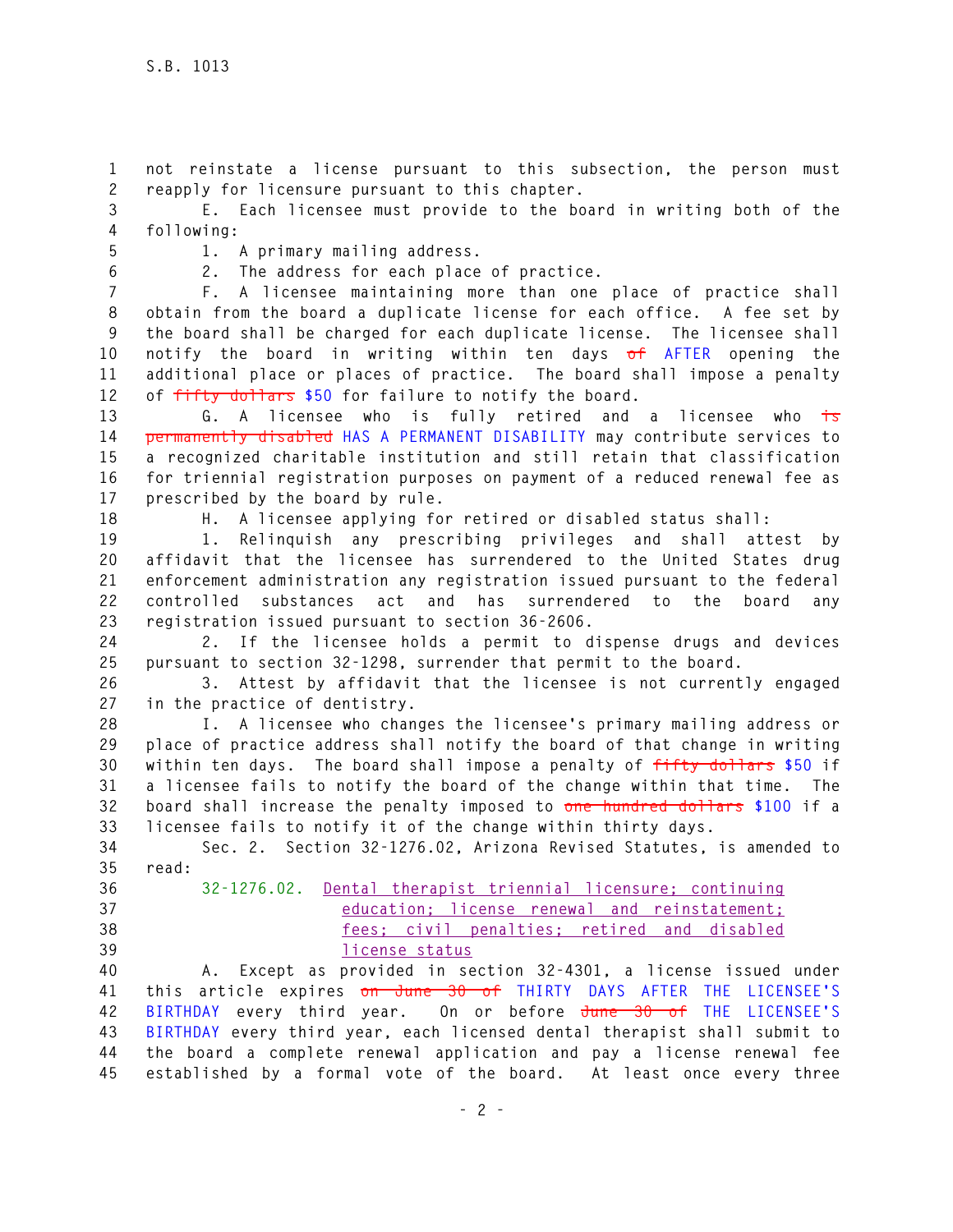**1 years, before establishing the fee, the board shall review the amount of 2 the fee in a public meeting. Any change in the amount of the fee shall be 3 applied prospectively to a licensee at the time of licensure renewal. The 4 fee prescribed by this subsection does not apply to a retired dental 5 therapist or to a dental therapist with a disability.** 

**6 B. A licensee shall include a written affidavit with the renewal 7 application that affirms that the licensee complies with board rules 8 relating to continuing education requirements. A licensee is not required 9 to complete the written affidavit if the licensee received an initial 10 license within the year immediately preceding the expiration date of the 11 license or the licensee is in disabled status. If the licensee is not in 12 compliance with board rules relating to continuing education, the board 13 may grant an extension of time to complete these requirements if the 14 licensee includes a written request for an extension with the renewal 15 application instead of the written affidavit and the renewal application 16 is received on or before June 30 THE LICENSEE'S BIRTHDAY of the expiration 17 year. The board shall consider the extension request based on criteria 18 prescribed by the board by rule. If the board denies an extension 19 request, the license expires on August 30 THIRTY DAYS AFTER THE LICENSEE'S 20 BIRTHDAY of the expiration year.** 

**21 C. An applicant for a dental therapy license for the first time in 22 this state shall pay a prorated fee for the period remaining until the 23 LICENSEE'S next June 30 BIRTHDAY. This fee may not exceed one-third of 24 the fee prescribed pursuant to subsection A of this section. Subsequent 25 applications shall be conducted pursuant to this section.** 

**26 D. An expired license may be reinstated by submitting a complete 27 renewal application within the twenty-four-month period immediately 28 following the expiration of the license with payment of the renewal fee 29 and a one hundred dollar \$100 penalty. When the license is issued, 30 reinstatement is as of the date of application and entitles the applicant 31 to licensure only for the remainder of the applicable three-year period. 32 If a person does not reinstate a license pursuant to this subsection, the 33 person must reapply for licensure pursuant to this article.** 

**34 E. A licensee shall notify the board in writing within ten days 35 after the licensee changes the primary mailing address listed with the 36 board. The board shall impose a civil penalty of fifty dollars \$50 if a 37 licensee fails to notify the board of the change within that time. The 38 board shall increase the civil penalty to one hundred dollars \$100 if a 39 licensee fails to notify the board of the change within thirty days.** 

**40 F. A licensee who is at least sixty-five years of age and who is 41 fully retired and a licensee who has a permanent disability may contribute 42 services to a recognized charitable institution and still retain that 43 classification for triennial registration purposes by paying a reduced 44 renewal fee as prescribed by the board by rule.**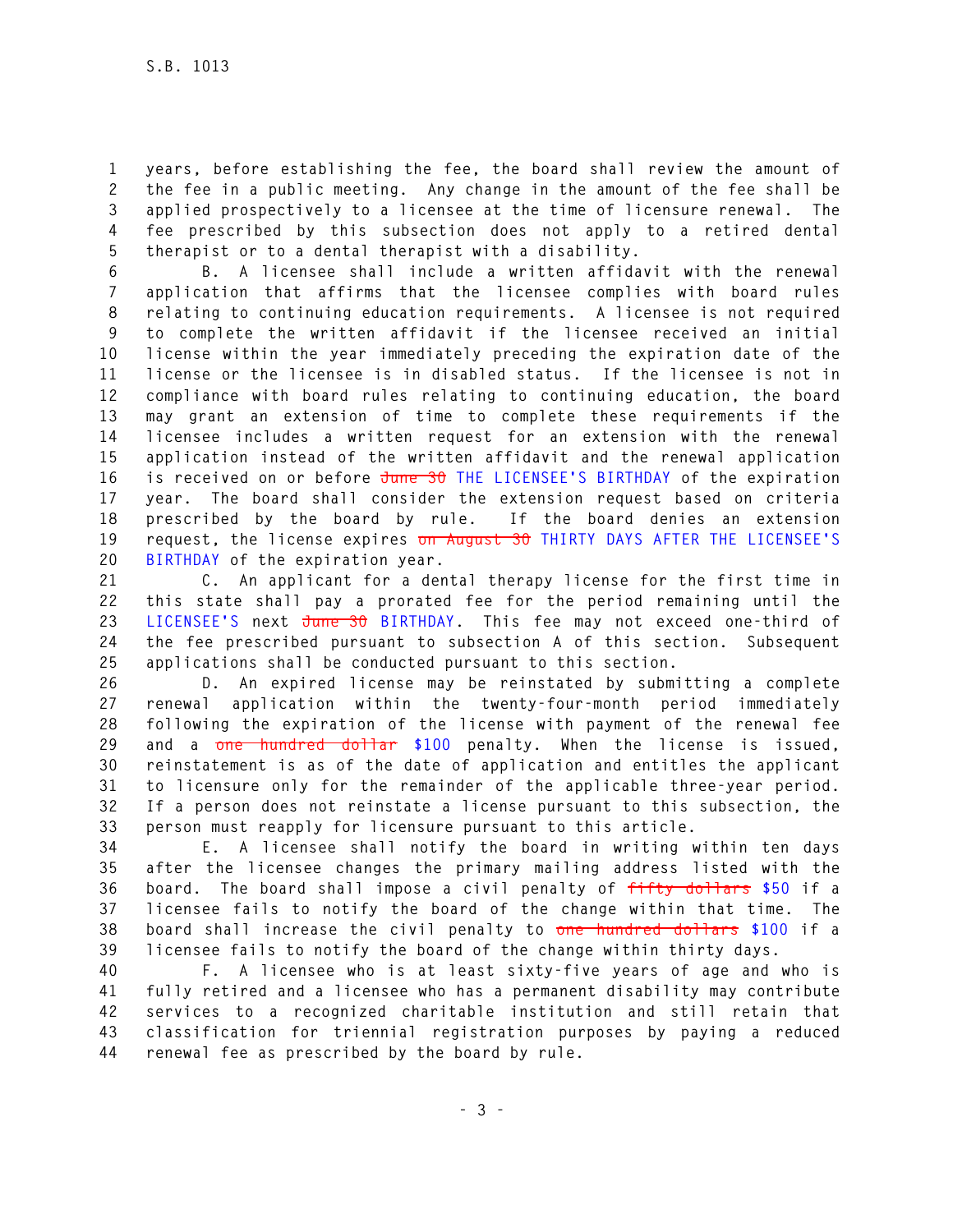**1 G. A licensee is not required to maintain a dental hygienist 2 license. 3 Sec. 3. Section 32-1287, Arizona Revised Statutes, is amended to 4 read: 5 32-1287. Dental hygienist triennial licensure; continuing 6 education; license reinstatement; notice of change 7 of address; penalties; retired and disabled 8 license status**

**9 A. Except as provided in section 32-4301, a license expires on June 10 30 of THIRTY DAYS AFTER THE LICENSEE'S BIRTHDAY every third year. On or 11 before June 30 of THE LICENSEE'S BIRTHDAY every third year, every licensed 12 dental hygienist shall submit to the board a complete renewal application 13 and pay a license renewal fee of not more than three hundred twenty-five**  14 dollars \$325, established by a formal vote of the board. At least once **15 every three years, before establishing the fee, the board shall review the 16 amount of the fee in a public meeting. Any change in the amount of the 17 fee shall be applied prospectively to a licensee at the time of licensure 18 renewal. The fee prescribed by this section does not apply to a retired 19 or disabled hygienist OR A HYGIENIST WITH A DISABILITY.** 

**20 B. A licensee shall include a written affidavit with the renewal 21 application that affirms that the licensee complies with board rules 22 relating to continuing education requirements. A licensee is not required 23 to complete the written affidavit if the licensee received an initial 24 license within the year immediately preceding the expiration date of the 25 license or the licensee is in disabled status. If the licensee is not in 26 compliance with board rules relating to continuing education, the board 27 may grant an extension of time to complete these requirements if the 28 licensee includes a written request for an extension with the renewal 29 application instead of the written affidavit and the renewal application 30 is received on or before June 30 THE LICENSEE'S BIRTHDAY of the expiration 31 year. The board shall consider the extension request based on criteria 32 prescribed by the board by rule. If the board denies an extension 33 request, the license expires on August 30 THIRTY DAYS AFTER THE LICENSEE'S 34 BIRTHDAY of the expiration year.** 

**35 C. A person applying for a license for the first time in this state 36 shall pay a prorated fee for the period remaining until the LICENSEE'S 37 next June 30 BIRTHDAY. This fee shall not exceed one-third of the fee 38 established pursuant to subsection A OF THIS SECTION. Subsequent 39 registrations shall be conducted pursuant to this section.** 

**40 D. An expired license may be reinstated by submitting a complete 41 renewal application within the twenty-four-month period immediately 42 following the expiration of the license with payment of the renewal fee 43 and a one hundred dollar \$100 penalty. Whenever issued, reinstatement is 44 as of the date of application and entitles the applicant to licensure only 45 for the remainder of the applicable three-year period. If a person does**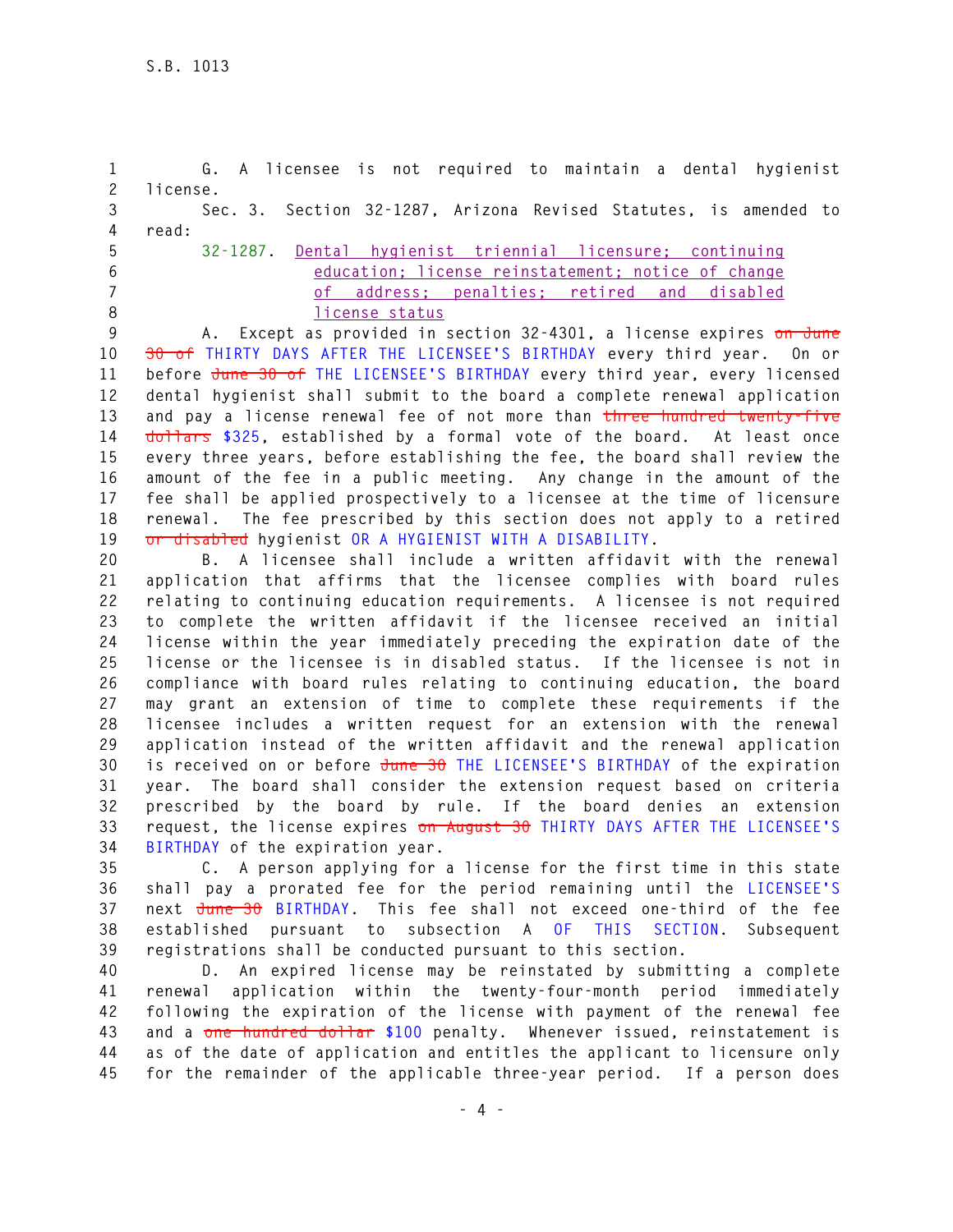**1 not reinstate a license pursuant to this subsection, the person must 2 reapply for licensure pursuant to this chapter.** 

**3 E. A licensee shall notify the board in writing within ten days 4 after the licensee changes the primary mailing address listed with the 5 board. The board shall impose a penalty of fifty dollars \$50 if a 6 licensee fails to notify the board of the change within that time. The 7 board shall increase the penalty imposed to one hundred dollars \$100 if a 8 licensee fails to notify it of the change within thirty days.** 

**9 F. A licensee who is over sixty-five years of age and who is fully 10 retired and a licensee who is permanently disabled HAS A PERMANENT 11 DISABILITY may contribute services to a recognized charitable institution 12 and still retain that classification for triennial registration purposes 13 on payment of a reduced renewal fee as prescribed by the board by rule.** 

**14 Sec. 4. Section 32-1297.06, Arizona Revised Statutes, is amended to 15 read:** 

**16 32-1297.06. Denturist certification; continuing education; 17 certificate reinstatement; certificate for each 18 place of practice; notice of change of address 19 or place of practice; penalties**

**20 A. Except as provided in section 32-4301, a certification expires 21 on June 30 of THIRTY DAYS AFTER THE CERTIFICATE HOLDER'S BIRTHDAY every 22 third year. On or before June 30 of THE CERTIFICATE HOLDER'S BIRTHDAY 23 every third year, every certified denturist shall submit to the board a 24 complete renewal application and shall pay a certificate renewal fee of 25 not more than three hundred dollars \$300, established by a formal vote of 26 the board. At least once every three years, before establishing the fee, 27 the board shall review the amount of the fee in a public meeting. Any 28 change in the amount of the fee shall be applied prospectively to a 29 certificate holder at the time of certification renewal. This requirement 30 does not apply to a disabled or retired status RETIRED DENTURIST OR TO A 31 DENTURIST WITH A DISABILITY.** 

**32 B. A certificate holder shall include a written affidavit with the 33 renewal application that affirms that the certificate holder complies with 34 board rules relating to continuing education requirements. A certificate 35 holder is not required to complete the written affidavit if the 36 certificate holder received an initial certification within the year 37 immediately preceding the expiration date of the certificate or the 38 certificate holder is in disabled status. If the certificate holder is 39 not in compliance with board rules relating to continuing education, the 40 board may grant an extension of time to complete these requirements if the 41 certificate holder includes a written request for an extension with the 42 renewal application instead of the written affidavit and the renewal 43 application is received on or before June 30 THE CERTIFICATE HOLDER'S 44 BIRTHDAY of the expiration year. The board shall consider the extension 45 request based on criteria prescribed by the board by rule. If the board**